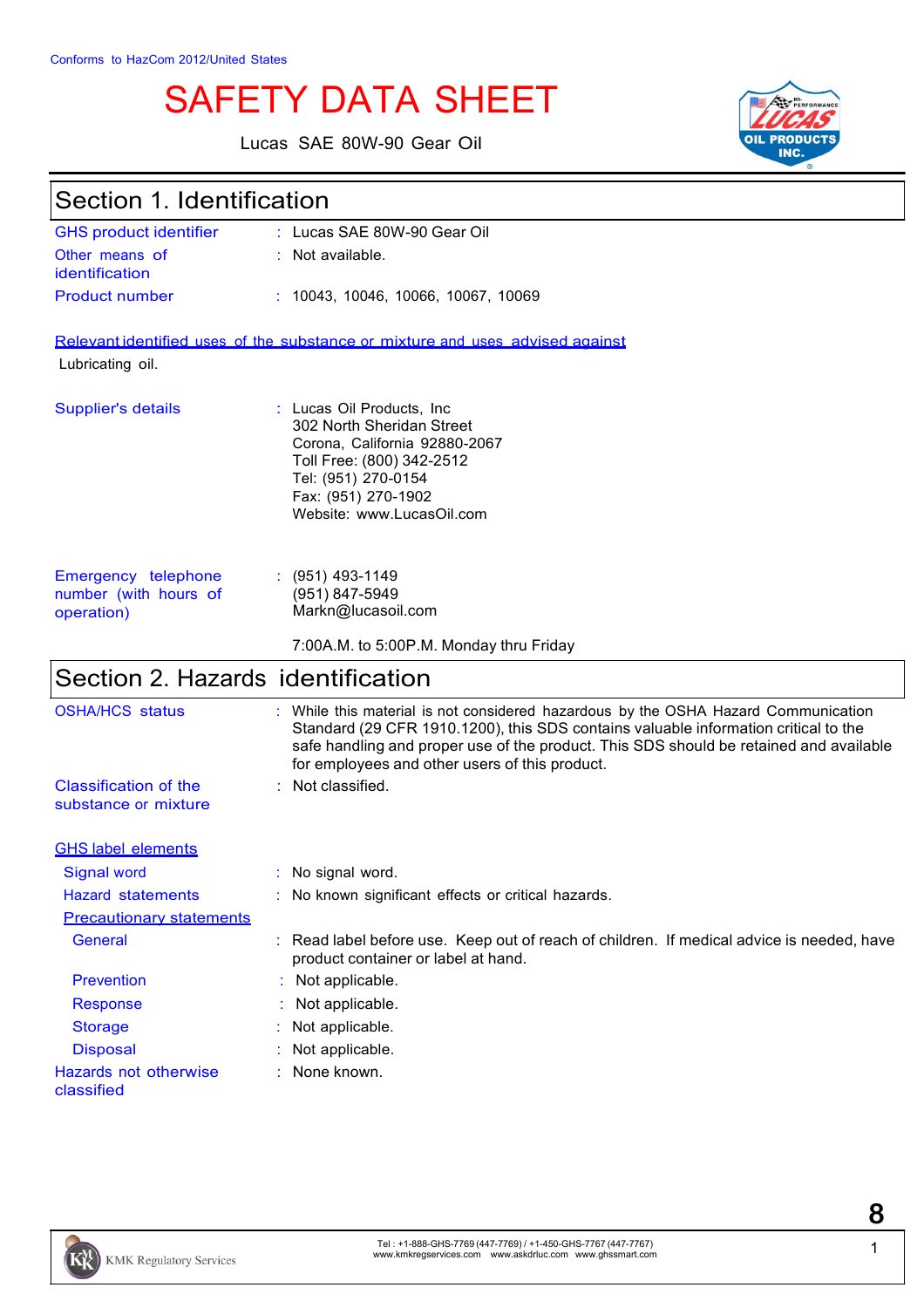

# Section 3. Composition/information on ingredients

| Substance/mixture | $\therefore$ Mixture        |
|-------------------|-----------------------------|
| Other means of    | $\therefore$ Not available. |
| identification    |                             |

#### CAS number/other identifiers

| <b>CAS</b> number   | : Not applicable.           |
|---------------------|-----------------------------|
| <b>Product code</b> | $\therefore$ Not available. |

| Ingredient name                                                    |           | <b>CAS</b> number |
|--------------------------------------------------------------------|-----------|-------------------|
| Lubricating oils, petroleum, c>25, hydrotreated bright stock-based | $30 - 60$ | 72623-83-7        |
| Dec-1-ene, oligomers, hydrogenated                                 | $10 - 30$ | 68037-01-4        |

Any concentration shown as a range is to protect confidentiality or is due to batch variation. There are no additional ingredients present which, within the current knowledge of the supplier and in the concentrations applicable, are

classified as hazardous to health or the environment and hence require reporting in this section.

Occupational exposure limits, if available, are listed in Section 8.

### Section 4. First aid measures

#### Description of necessary first aid measures

| Eye contact  | : Immediately flush eyes with plenty of water, occasionally lifting the upper and lower<br>eyelids. Check for and remove any contact lenses. Get medical attention if irritation<br>occurs.                                                                                                                                                            |
|--------------|--------------------------------------------------------------------------------------------------------------------------------------------------------------------------------------------------------------------------------------------------------------------------------------------------------------------------------------------------------|
| Inhalation   | : Remove victim to fresh air and keep at rest in a position comfortable for breathing. Get<br>medical attention if symptoms occur. In case of inhalation of decomposition products in<br>a fire, symptoms may be delayed. The exposed person may need to be kept under<br>medical surveillance for 48 hours.                                           |
| Skin contact | : Flush contaminated skin with plenty of water. Remove contaminated clothing and shoes.<br>Get medical attention if symptoms occur.                                                                                                                                                                                                                    |
| Ingestion    | : Wash out mouth with water. Remove victim to fresh air and keep at rest in a position<br>comfortable for breathing. If material has been swallowed and the exposed person is<br>conscious, give small quantities of water to drink. Do not induce vomiting unless<br>directed to do so by medical personnel. Get medical attention if symptoms occur. |

| Most important symptoms/effects, acute and delayed |                                                                                                                                                                                     |
|----------------------------------------------------|-------------------------------------------------------------------------------------------------------------------------------------------------------------------------------------|
| Potential acute health effects                     |                                                                                                                                                                                     |
| Eye contact                                        | No known significant effects or critical hazards.                                                                                                                                   |
| Inhalation                                         | Exposure to decomposition products may cause a health hazard. Serious effects may<br>be delayed following exposure.                                                                 |
| Skin contact                                       | No known significant effects or critical hazards.                                                                                                                                   |
| Ingestion                                          | : No known significant effects or critical hazards.                                                                                                                                 |
| Over-exposure signs/symptoms                       |                                                                                                                                                                                     |
| Eye contact                                        | $\therefore$ No known significant effects or critical hazards.                                                                                                                      |
| <b>Inhalation</b>                                  | No known significant effects or critical hazards.                                                                                                                                   |
| Skin contact                                       | : No known significant effects or critical hazards.                                                                                                                                 |
| Ingestion                                          | No known significant effects or critical hazards.                                                                                                                                   |
|                                                    |                                                                                                                                                                                     |
|                                                    | Indication of immediate medical attention and special treatment needed, if necessary                                                                                                |
| Notes to physician                                 | $\therefore$ In case of inhalation of decomposition products in a fire, symptoms may be delayed.<br>The exposed person may need to be kept under medical surveillance for 48 hours. |
| Specific treatments                                | : No specific treatment.                                                                                                                                                            |
| <b>Protection of first-aiders</b>                  | No action shall be taken involving any personal risk or without suitable training.                                                                                                  |

See toxicological information (Section 11)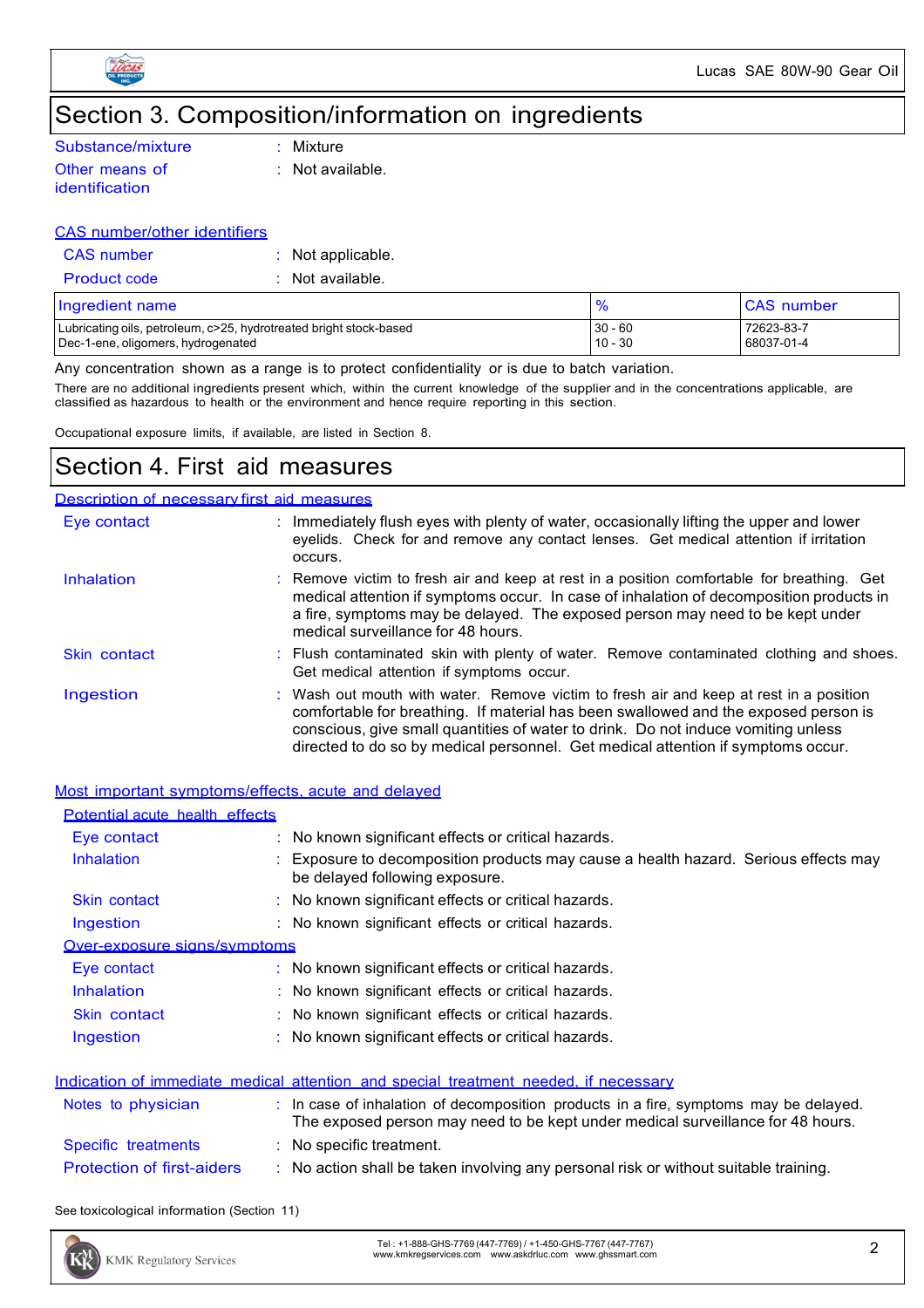

# Section 5. Fire-fighting measures

| <b>Extinguishing media</b>                               |                                                                                                                                                                          |
|----------------------------------------------------------|--------------------------------------------------------------------------------------------------------------------------------------------------------------------------|
| Suitable extinguishing<br>media                          | $\therefore$ Use an extinguishing agent suitable for the surrounding fire.                                                                                               |
| Unsuitable extinguishing<br>media                        | : None known.                                                                                                                                                            |
| Specific hazards arising<br>from the chemical            | : No specific fire or explosion hazard.                                                                                                                                  |
| Hazardous thermal<br>decomposition products              | $\therefore$ Decomposition products may include the following materials:<br>carbon dioxide<br>carbon monoxide<br>nitrogen oxides<br>sulfur oxides<br>metal oxide/oxides  |
| Special protective actions<br>for fire-fighters          | $\therefore$ No special precaution is required.                                                                                                                          |
| <b>Special protective</b><br>equipment for fire-fighters | : Fire-fighters should wear appropriate protective equipment and self-contained breathing<br>apparatus (SCBA) with a full face-piece operated in positive pressure mode. |

## Section 6. Accidental release measures

|                                                       | Personal precautions, protective equipment and emergency procedures                                                                                                                                                                                                                                                                                                                                                                                                                                                                                                                        |  |
|-------------------------------------------------------|--------------------------------------------------------------------------------------------------------------------------------------------------------------------------------------------------------------------------------------------------------------------------------------------------------------------------------------------------------------------------------------------------------------------------------------------------------------------------------------------------------------------------------------------------------------------------------------------|--|
| For non-emergency<br>personnel                        | : No action shall be taken involving any personal risk or without suitable training.<br>Evacuate surrounding areas. Keep unnecessary and unprotected personnel from<br>entering. Do not touch or walk through spilled material. Put on appropriate personal<br>protective equipment.                                                                                                                                                                                                                                                                                                       |  |
|                                                       | For emergency responders : If specialised clothing is required to deal with the spillage, take note of any information in<br>Section 8 on suitable and unsuitable materials. See also the information in "For non-<br>emergency personnel".                                                                                                                                                                                                                                                                                                                                                |  |
| <b>Environmental precautions</b>                      | : Avoid dispersal of spilled material and runoff and contact with soil, waterways, drains<br>and sewers. Inform the relevant authorities if the product has caused environmental<br>pollution (sewers, waterways, soil or air).                                                                                                                                                                                                                                                                                                                                                            |  |
| Methods and materials for containment and cleaning up |                                                                                                                                                                                                                                                                                                                                                                                                                                                                                                                                                                                            |  |
| Small spill                                           | : Stop leak if without risk. Move containers from spill area. Dilute with water and mop up<br>if water-soluble. Alternatively, or if water-insoluble, absorb with an inert dry material and<br>place in an appropriate waste disposal container. Dispose of via a licensed waste<br>disposal contractor.                                                                                                                                                                                                                                                                                   |  |
| Large spill                                           | : Stop leak if without risk. Move containers from spill area. Prevent entry into sewers,<br>water courses, basements or confined areas. Wash spillages into an effluent treatment<br>plant or proceed as follows. Contain and collect spillage with non-combustible,<br>absorbent material e.g. sand, earth, vermiculite or diatomaceous earth and place in<br>container for disposal according to local regulations (see Section 13). Dispose of via a<br>licensed waste disposal contractor. Note: see Section 1 for emergency contact<br>information and Section 13 for waste disposal. |  |

### Section 7. Handling and storage

#### Precautions for safe handling

| <b>Protective measures</b>                | $\therefore$ Put on appropriate personal protective equipment (see Section 8).                                                                                                                                                                                                                                                                                |
|-------------------------------------------|---------------------------------------------------------------------------------------------------------------------------------------------------------------------------------------------------------------------------------------------------------------------------------------------------------------------------------------------------------------|
| Advice on general<br>occupational hygiene | : Eating, drinking and smoking should be prohibited in areas where this material is<br>handled, stored and processed. Workers should wash hands and face before eating,<br>drinking and smoking. Remove contaminated clothing and protective equipment before<br>entering eating areas. See also Section 8 for additional information on hygiene<br>measures. |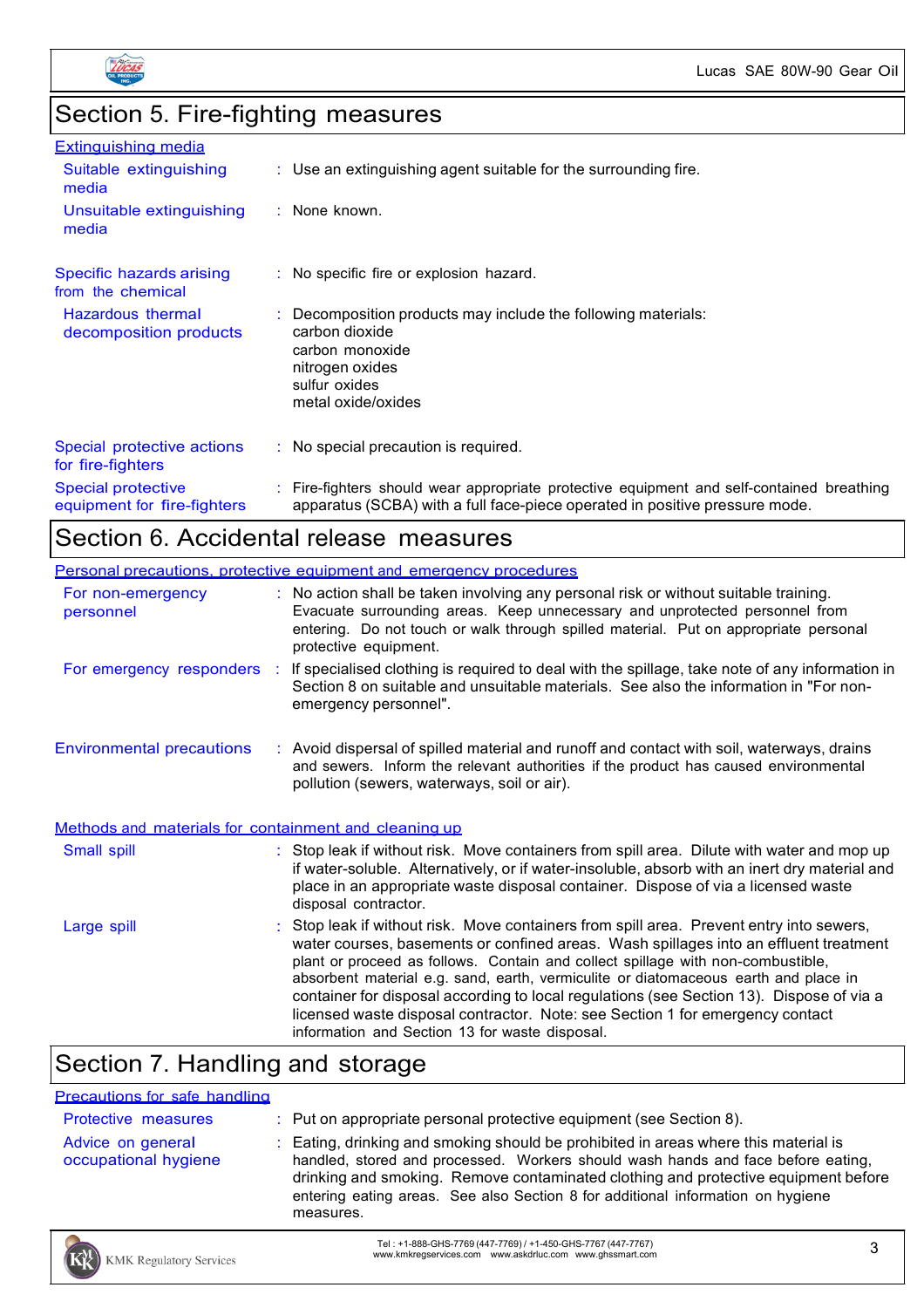

# Section 7. Handling and storage

| Conditions for safe storage,<br>including any | : Store in accordance with local regulations. Store in original container protected from<br>direct sunlight in a dry, cool and well-ventilated area, away from incompatible materials |
|-----------------------------------------------|---------------------------------------------------------------------------------------------------------------------------------------------------------------------------------------|
|                                               |                                                                                                                                                                                       |
| incompatibilities                             | (see Section 10) and food and drink. Keep container tightly closed and sealed until                                                                                                   |
|                                               | ready for use. Containers that have been opened must be carefully resealed and kept                                                                                                   |
|                                               | upright to prevent leakage. Do not store in unlabeled containers. Use appropriate                                                                                                     |
|                                               | containment to avoid environmental contamination.                                                                                                                                     |

### Section 8. Exposure controls/personal protection

#### Control parameters

**Occupational exposure limits** 

| Ingredient name                                                    | <b>Exposure limits</b>                                                                                                                                                                                                                                                                                                |
|--------------------------------------------------------------------|-----------------------------------------------------------------------------------------------------------------------------------------------------------------------------------------------------------------------------------------------------------------------------------------------------------------------|
| Lubricating oils, petroleum, c>25, hydrotreated bright stock-based | ACGIH TLV (United States, 3/2012).<br>TWA: 5 mg/m <sup>3</sup> 8 hours. Form: Inhalable fraction<br>NIOSH REL (United States, 6/2009).<br>TWA: 5 mg/m <sup>3</sup> 10 hours. Form: Mist<br>STEL: 10 mg/m <sup>3</sup> 15 minutes. Form: Mist<br>OSHA PEL (United States, 6/2010).<br>TWA: $5 \text{ mg/m}^3$ 8 hours. |

| Appropriate engineering<br>controls       | : No special ventilation requirements. Good general ventilation should be sufficient to<br>control worker exposure to airborne contaminants. If this product contains ingredients<br>with exposure limits, use process enclosures, local exhaust ventilation or other<br>engineering controls to keep worker exposure below any recommended or statutory<br>limits. |
|-------------------------------------------|---------------------------------------------------------------------------------------------------------------------------------------------------------------------------------------------------------------------------------------------------------------------------------------------------------------------------------------------------------------------|
| <b>Environmental exposure</b><br>controls | : Emissions from ventilation or work process equipment should be checked to ensure they<br>comply with the requirements of environmental protection legislation. In some cases,<br>fume scrubbers, filters or engineering modifications to the process equipment will be<br>necessary to reduce emissions to acceptable levels.                                     |

#### Individual protection measures

| Hygiene measures              | : Wash hands, forearms and face thoroughly after handling chemical products, before<br>eating, smoking and using the lavatory and at the end of the working period.<br>Appropriate techniques should be used to remove potentially contaminated clothing.<br>Wash contaminated clothing before reusing. Ensure that eyewash stations and safety<br>showers are close to the workstation location. |
|-------------------------------|---------------------------------------------------------------------------------------------------------------------------------------------------------------------------------------------------------------------------------------------------------------------------------------------------------------------------------------------------------------------------------------------------|
| Eye/face protection           | Safety eyewear complying with an approved standard should be used when a risk<br>assessment indicates this is necessary to avoid exposure to liquid splashes, mists,<br>gases or dusts. If contact is possible, the following protection should be worn, unless<br>the assessment indicates a higher degree of protection: safety glasses with side-shields.                                      |
| <b>Skin protection</b>        |                                                                                                                                                                                                                                                                                                                                                                                                   |
| Hand protection               | : Chemical-resistant, impervious gloves complying with an approved standard should be<br>worn at all times when handling chemical products if a risk assessment indicates this is<br>necessary.                                                                                                                                                                                                   |
| <b>Body protection</b>        | : Personal protective equipment for the body should be selected based on the task being<br>performed and the risks involved and should be approved by a specialist before<br>handling this product.                                                                                                                                                                                               |
| Other skin protection         | Appropriate footwear and any additional skin protection measures should be selected<br>based on the task being performed and the risks involved and should be approved by a<br>specialist before handling this product.                                                                                                                                                                           |
| <b>Respiratory protection</b> | : Use a properly fitted, air-purifying or supplied air respirator complying with an approved<br>standard if a risk assessment indicates this is necessary. Respirator selection must be<br>based on known or anticipated exposure levels, the hazards of the product and the safe<br>working limits of the selected respirator.                                                                   |

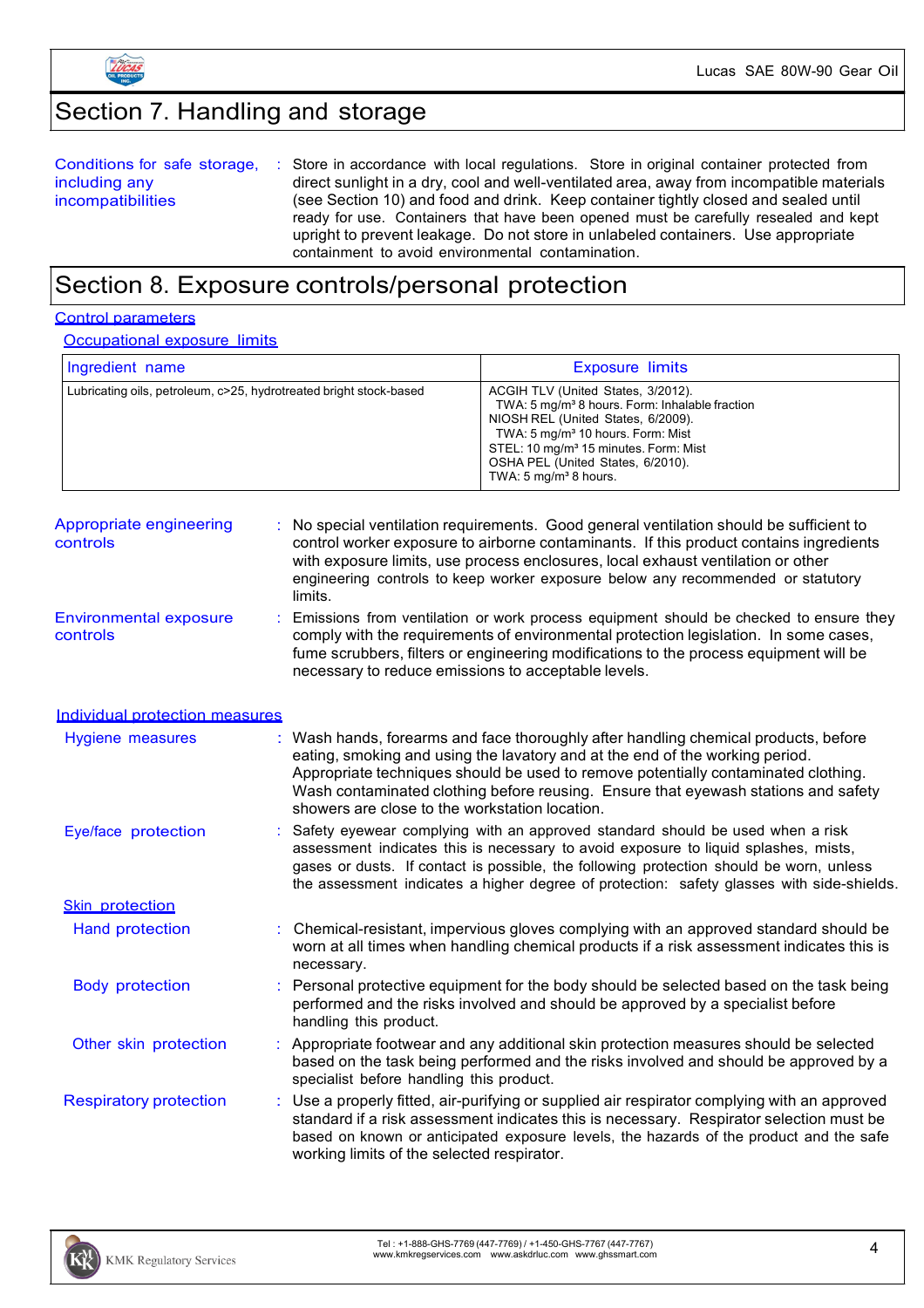

## Section 9. Physical and chemical properties

#### **Appearance**

| <b>Physical state</b>                           | Liquid. [Clear.]                                            |
|-------------------------------------------------|-------------------------------------------------------------|
| Color                                           | Amber.                                                      |
| Odor                                            | Petroleum. Sulfur.                                          |
| Odor threshold                                  | Not available.                                              |
| pH                                              | Not available.                                              |
| <b>Melting point</b>                            | Not available.                                              |
| <b>Boiling point</b>                            | >260°C (>500°F)                                             |
| Flash point                                     | Closed cup: 212.77°C (415°F)                                |
| <b>Burning time</b>                             | Not applicable.                                             |
| <b>Burning rate</b>                             | Not applicable.                                             |
| <b>Evaporation rate</b>                         | Not available.                                              |
| Flammability (solid, gas)                       | : Not available.                                            |
| Lower and upper explosive<br>(flammable) limits | : Not available.                                            |
| Vapor pressure                                  | Not available.                                              |
| Vapor density                                   | Not available.                                              |
| <b>Relative density</b>                         | 0.9042                                                      |
| <b>Solubility</b>                               | Negligible at 25°C                                          |
| Solubility in water                             | Not available.                                              |
| Partition coefficient: n-<br>octanol/water      | Not available.                                              |
| <b>Auto-ignition temperature</b>                | : Not available.                                            |
| Decomposition temperature                       | : Not available.                                            |
| <b>SADT</b>                                     | Not available.                                              |
| <b>Viscosity</b>                                | Kinematic (100°C (212°F)): 0.15 cm <sup>2</sup> /s (15 cSt) |

### Section 10. Stability and reactivity

| Reactivity                            | : No specific test data related to reactivity available for this product or its ingredients.              |
|---------------------------------------|-----------------------------------------------------------------------------------------------------------|
| Chemical stability                    | : The product is stable.                                                                                  |
| Possibility of hazardous<br>reactions | : Under normal conditions of storage and use, hazardous reactions will not occur.                         |
| Conditions to avoid                   | $:$ No specific data.                                                                                     |
| Incompatible materials                | : Reactive or incompatible with the following materials: oxidizing materials.                             |
| Hazardous decomposition<br>products   | : Under normal conditions of storage and use, hazardous decomposition products should<br>not be produced. |

## Section 11. Toxicological information

| Information on toxicological effects |  |
|--------------------------------------|--|
| Acute toxicity                       |  |
| There is no data available.          |  |

#### **Irritation/Corrosion**

Skin : There is no data available.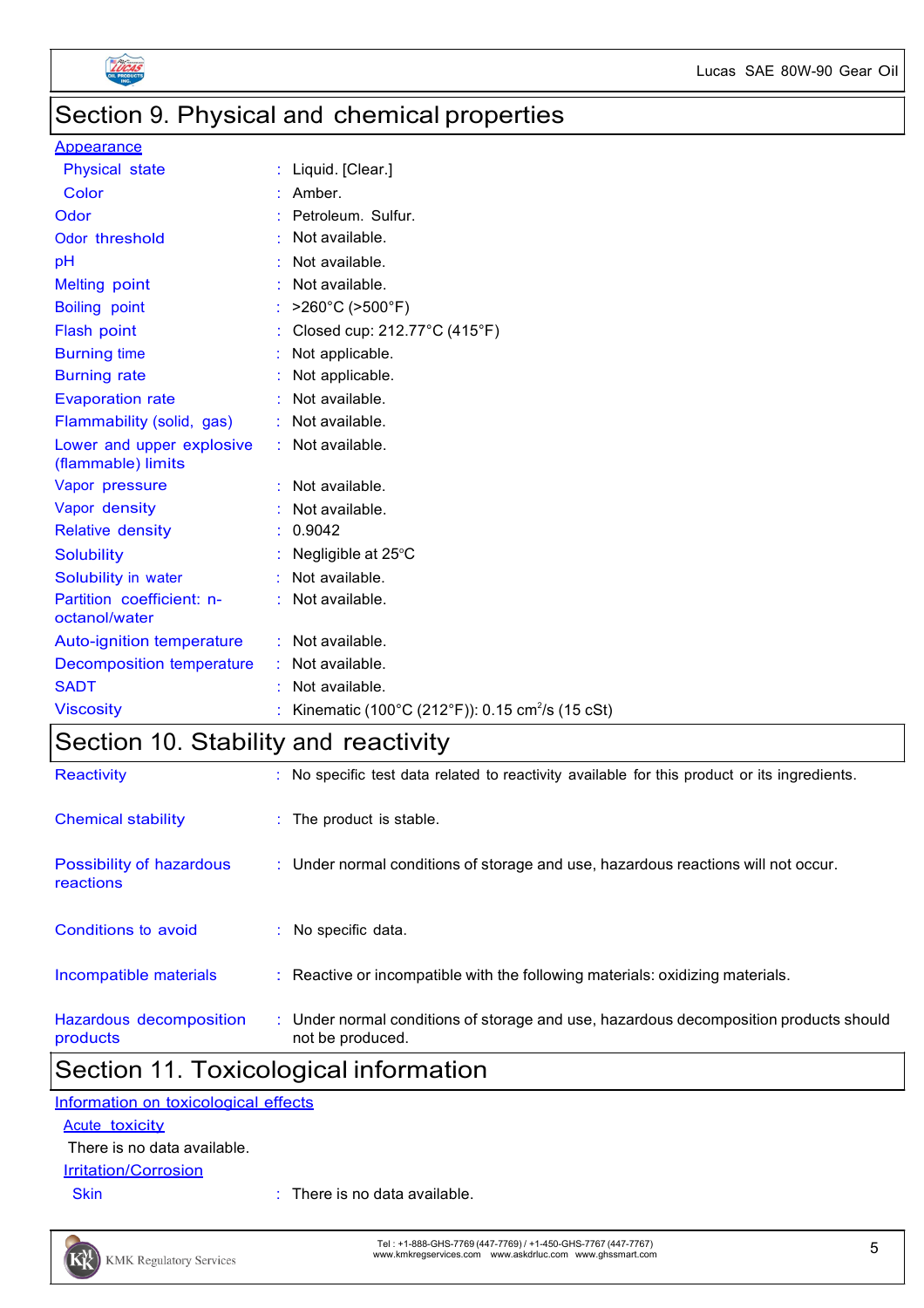

# Section 11. Toxicological information

| Eyes                                                 | : There is no data available.   |  |  |
|------------------------------------------------------|---------------------------------|--|--|
| Respiratory                                          | $:$ There is no data available. |  |  |
| <b>Sensitization</b>                                 |                                 |  |  |
| Skin                                                 | $:$ There is no data available. |  |  |
| <b>Respiratory</b>                                   | There is no data available.     |  |  |
| <b>Mutagenicity</b>                                  |                                 |  |  |
| There is no data available.                          |                                 |  |  |
| <b>Carcinogenicity</b>                               |                                 |  |  |
| There is no data available.                          |                                 |  |  |
| <b>Reproductive toxicity</b>                         |                                 |  |  |
| There is no data available.                          |                                 |  |  |
| Teratogenicity                                       |                                 |  |  |
| There is no data available.                          |                                 |  |  |
| Specific target organ toxicity (single exposure)     |                                 |  |  |
| There is no data available. Specific target organ    |                                 |  |  |
| <b>toxicity (repeated exposure)</b> There is no data |                                 |  |  |
| .                                                    |                                 |  |  |

available.

Aspiration hazard

| <b>Name</b>                                                        | Result                         |
|--------------------------------------------------------------------|--------------------------------|
| Lubricating oils, petroleum, c>25, hydrotreated bright stock-based | ASPIRATION HAZARD - Category 1 |
| Dec-1-ene, oligomers, hydrogenated                                 | ASPIRATION HAZARD - Category 1 |

| Information on the likely | Not available. |
|---------------------------|----------------|
|                           |                |

routes of exposure

| Potential acute health effects |                                                                                                                     |
|--------------------------------|---------------------------------------------------------------------------------------------------------------------|
| Eye contact                    | : No known significant effects or critical hazards.                                                                 |
| <b>Inhalation</b>              | Exposure to decomposition products may cause a health hazard. Serious effects may<br>be delayed following exposure. |
| Skin contact                   | : No known significant effects or critical hazards.                                                                 |
| Ingestion                      | : No known significant effects or critical hazards.                                                                 |

Symptoms related to the physical, chemical and toxicological characteristics

| Eye contact         | : No known significant effects or critical hazards. |
|---------------------|-----------------------------------------------------|
| Inhalation          | : No known significant effects or critical hazards. |
| <b>Skin contact</b> | : No known significant effects or critical hazards. |
| Ingestion           | : No known significant effects or critical hazards. |

#### Delayed and immediate effects and also chronic effects from short and long term exposure

| : No known significant effects or critical hazards.                              |  |
|----------------------------------------------------------------------------------|--|
| : No known significant effects or critical hazards.                              |  |
|                                                                                  |  |
| : No known significant effects or critical hazards.                              |  |
| : No known significant effects or critical hazards.<br>Potential delayed effects |  |
| Potential chronic health effects                                                 |  |
| : No known significant effects or critical hazards.                              |  |
| : No known significant effects or critical hazards.                              |  |
|                                                                                  |  |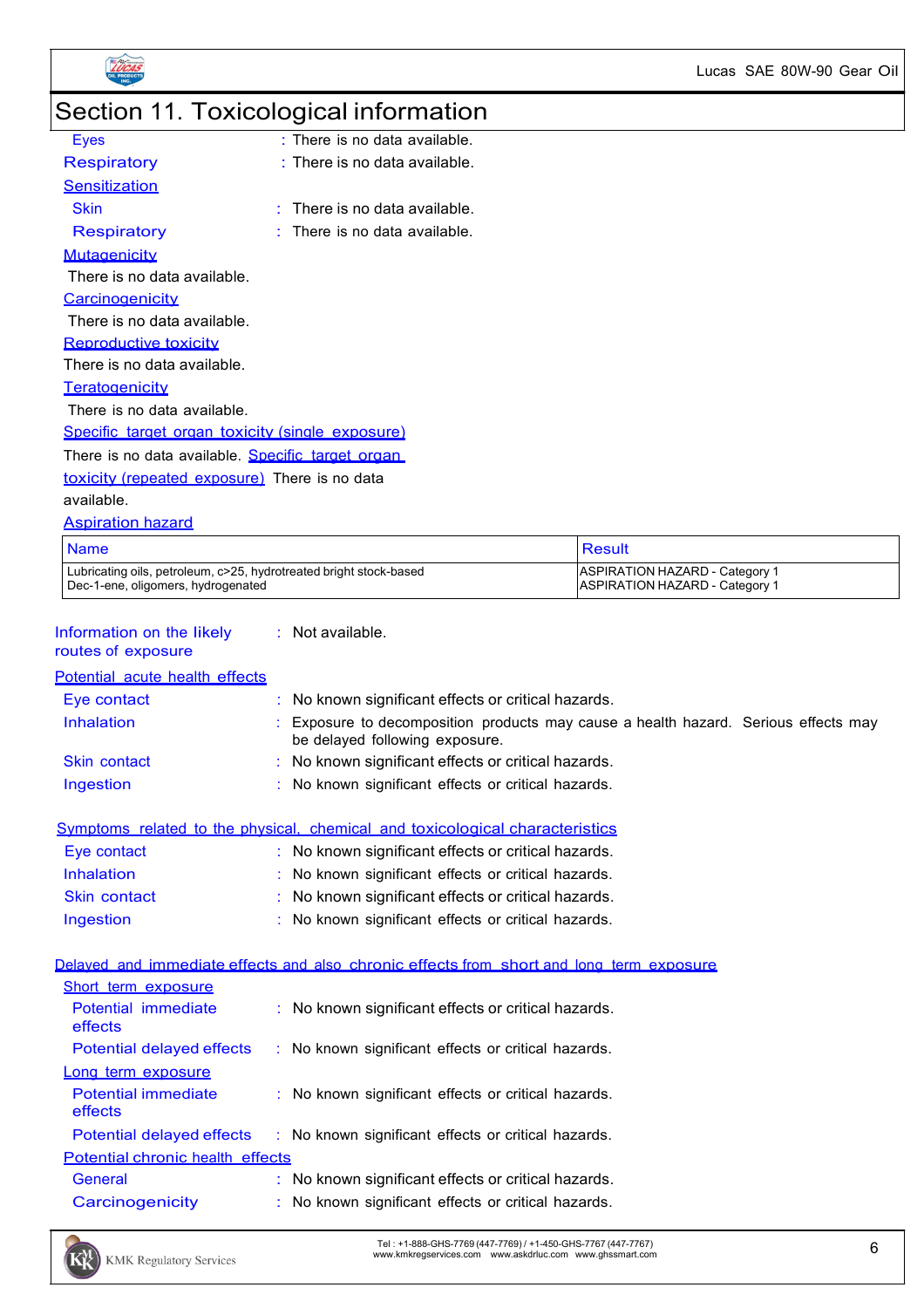

Lucas SAE 80W-90 Gear Oil

### Section 11. Toxicological information

| <b>Mutagenicity</b>          |  |
|------------------------------|--|
| <b>Teratogenicity</b>        |  |
| <b>Developmental effects</b> |  |
| Eartility offacto            |  |

- : No known significant effects or critical hazards.
- : No known significant effects or critical hazards.
- $\therefore$  No known significant effects or critical hazards.
- Fertility effects : No known significant effects or critical hazards.

#### Numerical measures of toxicity

Acute toxicity estimates

There is no data available.

### Section 12. Ecological information

#### **Toxicity**

There is no data available.

#### Persistence and degradability

There is no data available.

#### Bioaccumulative potential

There is no data available.

#### Mobility in soil

| Soil/water partition<br>coefficient $(K_{\text{oc}})$ | : There is no data available. |
|-------------------------------------------------------|-------------------------------|
|                                                       |                               |

Other adverse effects : No known significant effects or critical hazards.

### Section 13. Disposal considerations

| material and runoff and contact with soil, waterways, drains and sewers. | <b>Disposal methods</b> | : The generation of waste should be avoided or minimized wherever possible. Disposal<br>of this product, solutions and any by-products should comply with the requirements of<br>environmental protection and waste disposal legislation and any regional local authority<br>requirements. Dispose of surplus and non-recyclable products via a licensed waste<br>disposal contractor. Waste should not be disposed of untreated to the sewer unless<br>fully compliant with the requirements of all authorities with jurisdiction. Waste packaging<br>should be recycled. Incineration or landfill should only be considered when recycling is<br>not feasible. This material and its container must be disposed of in a safe way. Empty<br>containers or liners may retain some product residues. Avoid dispersal of spilled |
|--------------------------------------------------------------------------|-------------------------|--------------------------------------------------------------------------------------------------------------------------------------------------------------------------------------------------------------------------------------------------------------------------------------------------------------------------------------------------------------------------------------------------------------------------------------------------------------------------------------------------------------------------------------------------------------------------------------------------------------------------------------------------------------------------------------------------------------------------------------------------------------------------------------------------------------------------------|
|                                                                          |                         |                                                                                                                                                                                                                                                                                                                                                                                                                                                                                                                                                                                                                                                                                                                                                                                                                                |

# Section 14. Transport information

|                                      | <b>DOT Classification</b> | <b>IMDG</b>                                                                                                              | <b>IATA</b>              |
|--------------------------------------|---------------------------|--------------------------------------------------------------------------------------------------------------------------|--------------------------|
| <b>UN</b> number                     | Not regulated.            | Not regulated.                                                                                                           | Not regulated.           |
| <b>UN proper</b><br>shipping name    | $\overline{\phantom{a}}$  | $\overline{\phantom{0}}$                                                                                                 | $\overline{\phantom{a}}$ |
| <b>Transport</b><br>hazard class(es) | $\overline{\phantom{a}}$  | $\overline{\phantom{0}}$                                                                                                 |                          |
| Packing group                        | $\overline{\phantom{a}}$  |                                                                                                                          |                          |
| <b>KMK Regulatory Services</b>       |                           | Tel: +1-888-GHS-7769 (447-7769) / +1-450-GHS-7767 (447-7767)<br>www.kmkregservices.com www.askdrluc.com www.ghssmart.com | 7/10                     |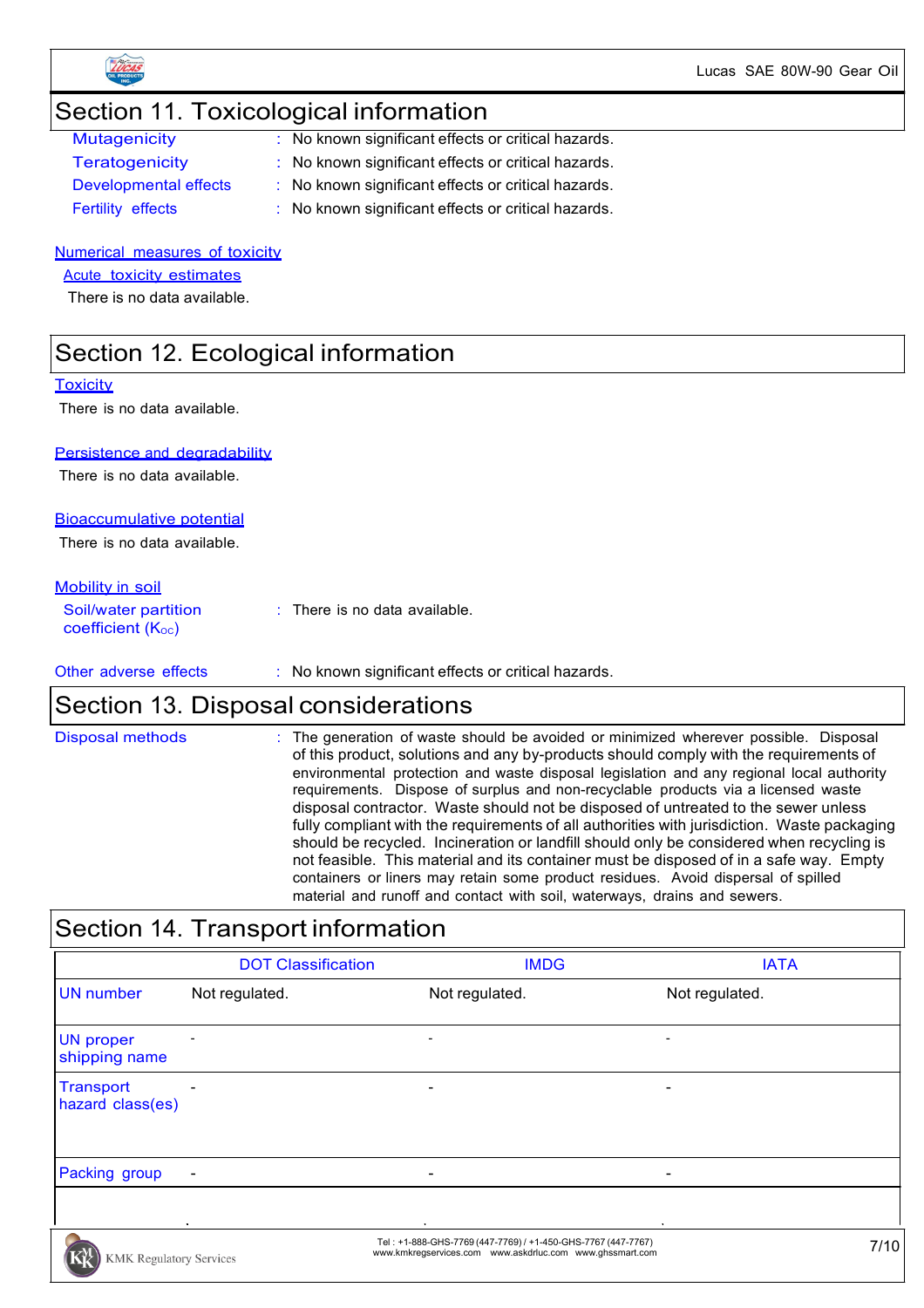|                                                                                |                                                          | Lucas SAE 80W-90 Gear Oil                                                                                                                                                     |
|--------------------------------------------------------------------------------|----------------------------------------------------------|-------------------------------------------------------------------------------------------------------------------------------------------------------------------------------|
| Section 14. Transport information                                              |                                                          |                                                                                                                                                                               |
| Environmental<br>No.<br>hazards                                                | No.                                                      | No.                                                                                                                                                                           |
| <b>Additional</b><br>information                                               |                                                          |                                                                                                                                                                               |
| Special precautions for user                                                   | event of an accident or spillage.                        | : Transport within user's premises: always transport in closed containers that are<br>upright and secure. Ensure that persons transporting the product know what to do in the |
| Transport in bulk according<br>to Annex II of MARPOL<br>73/78 and the IBC Code | Not available.                                           |                                                                                                                                                                               |
| Section 15. Regulatory information                                             |                                                          |                                                                                                                                                                               |
| <b>U.S. Federal regulations</b>                                                | : TSCA 8(a) CDR Exempt/Partial exemption: Not determined | United States inventory (TSCA 8b): All components are listed or exempted.<br>Clean Water Act (CWA) 307: Antimony, dialkyl dithiocarbamate                                     |
| Clean Air Act Section 112<br>(b) Hazardous Air<br><b>Pollutants (HAPs)</b>     | $:$ Listed                                               |                                                                                                                                                                               |
| Clean Air Act Section 602<br><b>Class I Substances</b>                         | Not listed                                               |                                                                                                                                                                               |
| Clean Air Act Section 602<br><b>Class II Substances</b>                        | : Not listed                                             |                                                                                                                                                                               |
| <b>DEA List I Chemicals</b><br>(Precursor Chemicals)                           | Not listed                                               |                                                                                                                                                                               |
| <b>DEA List II Chemicals</b><br>(Essential Chemicals)                          | Not listed                                               |                                                                                                                                                                               |
| <b>SARA 302/304</b>                                                            |                                                          |                                                                                                                                                                               |
| Composition/information on ingredients                                         |                                                          |                                                                                                                                                                               |
| No products were found.                                                        |                                                          |                                                                                                                                                                               |
| <b>SARA 304 RQ</b><br><b>SARA 311/312</b>                                      | Not applicable.                                          |                                                                                                                                                                               |
| <b>Classification</b><br>Composition/information on ingredients                | : Not applicable.                                        |                                                                                                                                                                               |
| No products were found.                                                        |                                                          |                                                                                                                                                                               |
| <b>SARA 313</b>                                                                |                                                          |                                                                                                                                                                               |

|                                           | <b>Product name</b>               | <b>CAS</b> number | $\%$  |
|-------------------------------------------|-----------------------------------|-------------------|-------|
| <b>Form R</b> - Reporting<br>requirements | Antimony, dialkyl dithiocarbamate | 15890-25-2        | 1 - 5 |
| <b>Supplier notification</b>              | Antimony, dialkyl dithiocarbamate | 15890-25-2        | 1 - 5 |

SARA 313 notifications must not be detached from the SDS and any copying and redistribution of the SDS shall include copying and redistribution of the notice attached to copies of the SDS subsequently redistributed.

#### **State requlations**

| <b>Massachusetts</b> | : None of the components are listed. |
|----------------------|--------------------------------------|
| New York             | : None of the components are listed. |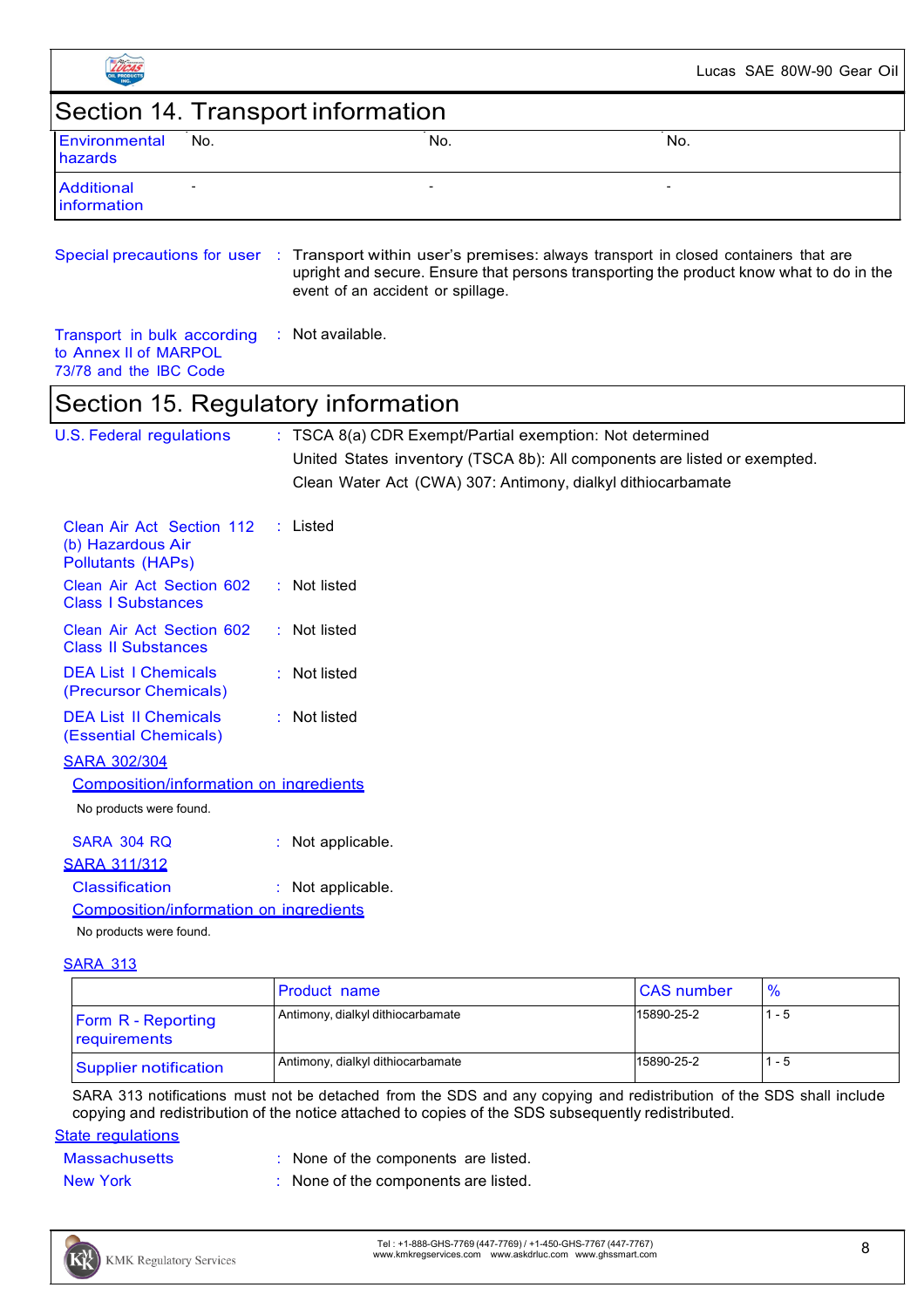

### Section 15. Regulatory information

| New Jersey                                                                         | The following components are listed: Lubricating oils, petroleum, c>25, hydrotreated<br>bright stock-based; Distillates (petroleum), hydrotreated heavy paraffinic; Distillates<br>(petroleum), hydrotreated heavy naphthenic; Antimony, dialkyl dithiocarbamate                                                                                                                                                                                                                                        |
|------------------------------------------------------------------------------------|---------------------------------------------------------------------------------------------------------------------------------------------------------------------------------------------------------------------------------------------------------------------------------------------------------------------------------------------------------------------------------------------------------------------------------------------------------------------------------------------------------|
| Pennsylvania                                                                       | : The following components are listed: Antimony, dialkyl dithiocarbamate                                                                                                                                                                                                                                                                                                                                                                                                                                |
| California Prop. 65                                                                |                                                                                                                                                                                                                                                                                                                                                                                                                                                                                                         |
| No products were found.                                                            |                                                                                                                                                                                                                                                                                                                                                                                                                                                                                                         |
| International regulations                                                          |                                                                                                                                                                                                                                                                                                                                                                                                                                                                                                         |
| International lists                                                                | : Australia inventory (AICS): All components are listed or exempted.<br>China inventory (IECSC): All components are listed or exempted.<br>Japan inventory: Not determined.<br>Korea inventory: All components are listed or exempted.<br>Malaysia Inventory (EHS Register): Not determined.<br>New Zealand Inventory of Chemicals (NZIoC): All components are listed or exempted.<br>Philippines inventory (PICCS): All components are listed or exempted.<br>Taiwan inventory (CSNN): Not determined. |
| <b>Chemical Weapons</b><br><b>Convention List Schedule I</b><br><b>Chemicals</b>   | $:$ Not listed                                                                                                                                                                                                                                                                                                                                                                                                                                                                                          |
| <b>Chemical Weapons</b><br><b>Convention List Schedule</b><br><b>Il Chemicals</b>  | : Not listed                                                                                                                                                                                                                                                                                                                                                                                                                                                                                            |
| <b>Chemical Weapons</b><br><b>Convention List Schedule</b><br><b>III Chemicals</b> | $\therefore$ Not listed                                                                                                                                                                                                                                                                                                                                                                                                                                                                                 |

### Section 16. Other information

#### Hazardous Material Information System (U.S.A.)

#### Health : 0 Flammability : 1 Physical hazards : 0

Caution: HMIS® ratings are based on a 0-4 rating scale, with 0 representing minimal hazards or risks, and 4 representing significant hazards or risks Although HMIS® ratings are not required on SDSs under 29 CFR 1910.1200, the preparer may choose to provide them. HMIS® ratings are to be used with a fully implemented HMIS® program. HMIS® is a registered mark of the National Paint & Coatings Association (NPCA). HMIS® materials may be purchased exclusively from J. J. Keller (800) 327-6868.

The customer is responsible for determining the PPE code for this material.

#### National Fire Protection Association (U.S.A.)

#### Health : 0 Flammability : 1 Instability : 0

Reprinted with permission from NFPA 704-2001, Identification of the Hazards of Materials for Emergency Response Copyright ©1997, National Fire Protection Association, Quincy, MA 02269. This reprinted material is not the complete and official position of the National Fire Protection Association, on the referenced subject which is represented only by the standard in its entirety.

Copyright ©2001, National Fire Protection Association, Quincy, MA 02269. This warning system is intended to be interpreted and applied only by properly trained individuals to identify fire, health and reactivity hazards of chemicals. The user is referred to certain limited number of chemicals with recommended classifications in NFPA 49 and NFPA 325, which would be used as a guideline only. Whether the chemicals are classified by NFPA or not, anyone using the 704 systems to classify chemicals does so at their own risk.

#### **History**

| Date of issue mm/dd/yyyy  | : 12/30/2012                   |
|---------------------------|--------------------------------|
| <b>Version</b>            | $\therefore$ 1                 |
| <b>Revised Section(s)</b> | $:$ Not applicable.            |
| Prepared by               | : KMK Regulatory Services Inc. |